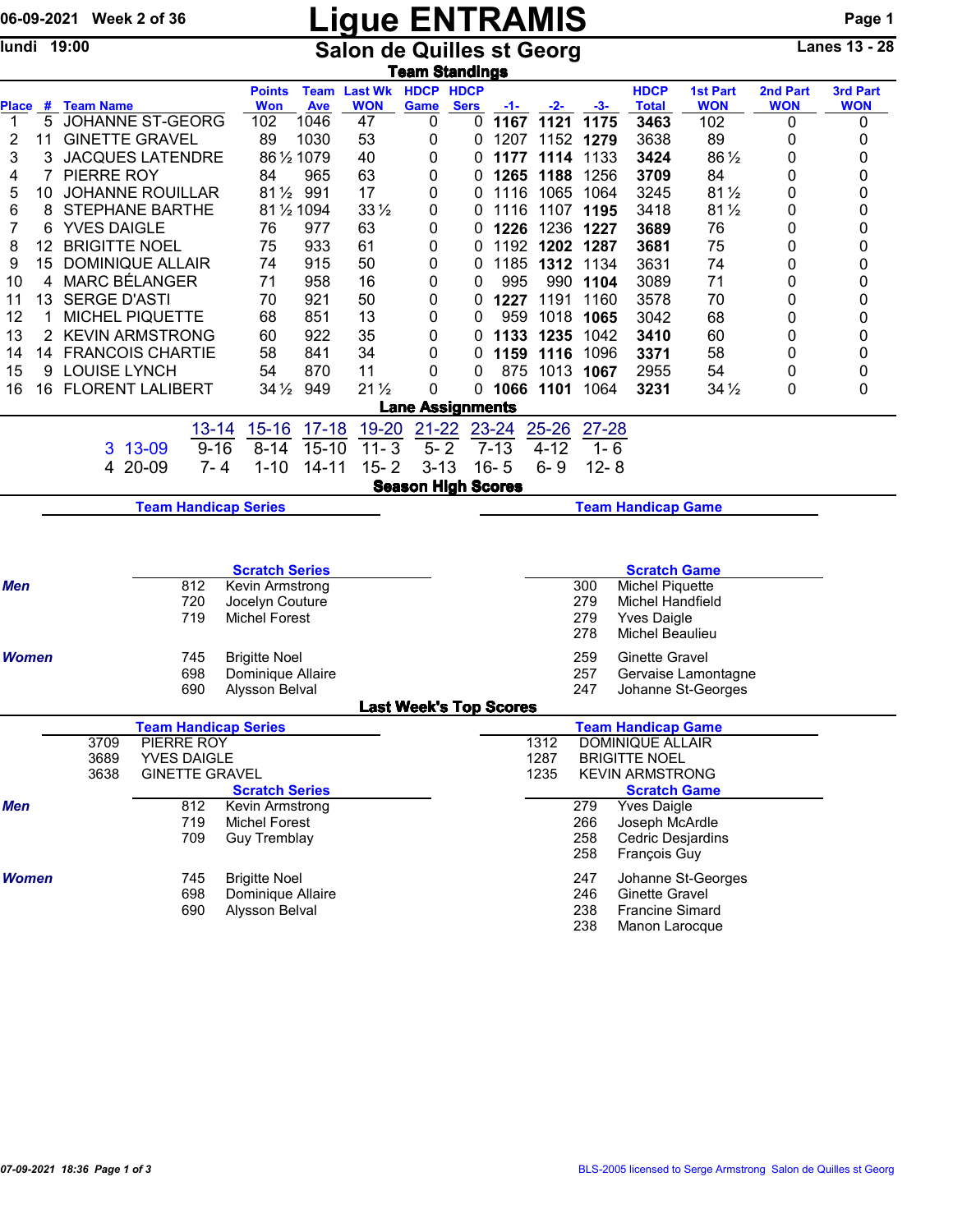**a**<sup>#</sup> Men

## 06-09-2021 Week 2 of 36 **Discriming 2018** Ligue ENTRAMIS

|--|

## Average List of Regular Team Members

| <b>Pins Gms</b><br><b>Ave</b><br>Game<br>$-2-$<br>$-3-$<br><b>Total</b><br><b>Series Ave +/-</b><br><b>Name</b><br>-1-<br>268<br>300<br>812<br>256<br>300<br>256<br>812<br><b>Kevin Armstrong</b><br>1613<br>6<br>$812 - 801 = 11$<br>1416<br>6<br>236<br>265<br>229<br>232<br>248<br>709<br><b>Guy Tremblay</b><br>709<br>$709 - 705 = 4$<br>701<br>3<br>233<br>258<br>227<br>216<br>701<br>701<br>258<br>$701 - 693 = 8$<br>François Guy<br>6<br>232<br>258<br>258<br>220<br>215<br>693<br>1394<br>701<br>$693 - 699 = -6$<br><b>Cedric Desjardins</b><br>1387<br>231<br>257<br>719<br>257<br>719<br>6<br>245<br>217<br>$719 - 666 = 53$<br>Michel Forest<br>227<br>278<br>708<br>237<br>191<br>227<br>655<br>1363<br>6<br>$655 - 708 = -53$<br>Michel Beaulieu<br>6<br>224<br>244<br>226<br>236<br>1344<br>702<br>180<br>642<br>$642 - 702 = -60$<br>Henry Lynch<br>3<br>669<br>223<br>266<br>669<br>266<br>208<br>195<br>669<br>$669 - 618 = 51$<br>Joseph McArdle<br>669<br>3<br>223<br>236<br>199<br>236<br>234<br>669<br>669<br>$669 - 663 = 6$<br>Stéphane Barhe<br>220<br>237<br>227<br>1322<br>6<br>242<br>706<br>242<br>706<br>$706 - 615 = 91$<br><b>Bruno Dupuis</b><br>1317<br>6<br>219<br>279<br>220<br>202<br>236<br>658<br>659<br>$658 - 657 = 1$<br>Michel Handfield<br>1297<br>6<br>245<br>720<br>211<br>191<br>175<br>$577 - 720 = -143$<br>216<br>577<br>Jocelyn Couture<br>246<br>238<br>228<br>1270<br>6<br>211<br>681<br>215<br>681<br>$681 - 588 = 93$<br><b>Clement Gagnon</b><br>1263<br>6<br>210<br>236<br>218<br>229<br>217<br>664<br>664<br>$664 - 597 = 67$<br>Serge Champagne<br>1255<br>6<br>209<br>279<br>687<br>214<br>279<br>194<br>687<br>$687 - 567 = 120$<br><b>Yves Daigle</b><br>214<br>1252<br>6<br>208<br>245<br>694<br>235<br>245<br>694<br>$694 - 558 = 136$<br>Normand Gagnon<br>6<br>208<br>226<br>194<br>201<br>221<br>616<br>$616 - 630 = -14$<br>Glenn Mc-Ardle<br>1248<br>632<br>1247<br>6<br>207<br>247<br>684<br>176<br>182<br>205<br>563<br>$563 - 684 = -121$<br>Pierre-Andre Loiselle<br>236<br>236<br>230<br>1245<br>6<br>207<br>683<br>217<br>683<br>$683 - 561 = 122$<br>Alain Laperle<br>1218<br>6<br>203<br>300<br>177<br>198<br>529<br>689<br>154<br>$529 - 687 = -158$<br>Michel Piquette<br>608<br>3<br>202<br>219<br>219<br>217<br>172<br>608<br>608<br>$608 - 612 = -4$<br>Claude Brais<br>235<br>196<br>234<br>235<br>1211<br>6<br>201<br>665<br>665<br>$665 - 546 = 119$<br>Michel Leveille<br>1210<br>6<br>201<br>255<br>255<br>194<br>198<br>647<br>$647 - 561 = 86$<br><b>Claude Desaulniers</b><br>647<br>1189<br>6<br>255<br>202<br>186<br>255<br>643<br>Roger Marcouiller<br>198<br>643<br>$643 - 546 = 97$<br>255<br><b>Bernard St-Pierre</b><br>1187<br>6<br>197<br>630<br>189<br>168<br>200<br>557<br>$557 - 630 = -73$<br>1180<br>6<br>227<br>227<br>628<br>196<br>628<br>190<br>211<br>$628 - 552 = 76$<br>Patrick Joly<br>6<br>193<br>224<br>202<br>590<br>1160<br>590<br>186<br>202<br>$590 - 570 = 20$<br>Jacques Latendresse<br>192<br>236<br>236<br>1153<br>6<br>602<br>174<br>141<br>551<br>$551 - 600 = -49$<br>Michel Benard<br>6<br>191<br>215<br>580<br>215<br>188<br>177<br>580<br>1148<br>$580 - 567 = 13$<br><b>Michel Courchesne</b><br>6<br>212<br>593<br>212<br>188<br>193<br>593<br>Denys Gravel<br>1148<br>191<br>$593 - 555 = 38$<br>3<br>243<br>a190<br>a190<br>a190<br>572<br>190<br>572<br>570<br>$570 - 570 = 0$<br>Michel Bernier<br>3<br>560<br>186<br>206<br>560<br>560<br>165<br>189<br>206<br>$560 - 510 = 50$<br>Michel JR Piquette<br>6<br>208<br>579<br>1117<br>186<br>579<br>193<br>208<br>178<br>$579 - 537 = 42$<br>André Brousseau<br>1081<br>225<br>541<br>214<br>163<br>6<br>180<br>164<br>541<br>$541 - 540 = 1$<br>Andre Lalonge<br>6<br>211<br>565<br>192<br>162<br>211<br>565<br>1056<br>176<br>$565 - 489 = 76$<br>Jocelyn Fecteau<br>3<br>527<br>175<br>193<br>527<br>a175<br>a175<br>a175<br>525<br>$525 - 525 = 0$<br>Henri-Paul Lessard<br>1053<br>6<br>175<br>203<br>552<br>135<br>203<br>163<br>501<br>$501 - 552 = -51$<br>Serge Forget<br>6<br>173<br>225<br>160<br>428<br>1042<br>614<br>154<br>114<br>$428 - 612 = -184$<br>Marc Bélanger<br>170<br>1<br>170<br>170<br>a170<br>510<br>bk170<br>170<br>a170<br>$510 - 510 = 0$<br>Alain Pesant<br>506<br>3<br>168<br>183<br>506<br>183<br>157<br>166<br>506<br>$506 - 606 = -100$<br>Florent Laliberté<br>491<br>3<br>170<br>491<br>a163<br>a163<br>a163<br>489<br>163<br>$489 - 489 = 0$<br><b>Arthur Pellerin</b><br>5<br>191<br>185<br>493<br><b>Francois Chartier</b><br>809<br>161<br>474<br>a158<br>150<br>$493 - 474 = 19$<br>968<br>201<br>542<br>128<br>126<br>6<br>161<br>172<br>426<br>$426 - 540 = -114$<br>Benoit Jolicoeur<br>6<br>941<br>530<br>$530 - 411 = 119$<br>Yvan Trudel<br>156<br>197<br>530<br>197<br>161<br>172<br>925<br>6<br>154<br>510<br>Claude Pepin<br>179<br>510<br>158<br>179<br>173<br>$510 - 414 = 96$<br>923<br>181<br>132<br>478<br><b>Gaston Tougas</b><br>6<br>153<br>478<br>165<br>181<br>$478 - 444 = 34$<br>6<br>Serge D'Asti<br>849<br>141<br>167<br>441<br>157<br>146<br>105<br>408<br>$408 - 441 = -33$<br>406<br>3<br>135<br>146<br>406<br>130<br>130<br>406<br>$406 - 510 = -104$<br>Pierre Larocque<br>146<br>129<br>349<br>$349 - 366 = -17$<br><b>Robert Filiatrault</b><br>717<br>6<br>119<br>368<br>108<br>113<br>128<br>Pierre Roy<br>0<br>0<br>bk211<br>a211<br>a211<br>a211<br>633<br>$633 - 633 = 0$<br>0<br>0<br>a231<br>a231<br>693<br>Normand Durand<br>0<br>0<br>bk231<br>0<br>a231<br>$693 - 693 = 0$<br>0<br>0<br>bk235<br>0<br>a235<br>a235<br>a235<br>$705 - 705 = 0$<br>Denis Rivard<br>0<br>0<br>705 |  | <b>High</b> | <b>High</b> |             |  | <b>Weekly Over Ave</b> |  |  |
|-----------------------------------------------------------------------------------------------------------------------------------------------------------------------------------------------------------------------------------------------------------------------------------------------------------------------------------------------------------------------------------------------------------------------------------------------------------------------------------------------------------------------------------------------------------------------------------------------------------------------------------------------------------------------------------------------------------------------------------------------------------------------------------------------------------------------------------------------------------------------------------------------------------------------------------------------------------------------------------------------------------------------------------------------------------------------------------------------------------------------------------------------------------------------------------------------------------------------------------------------------------------------------------------------------------------------------------------------------------------------------------------------------------------------------------------------------------------------------------------------------------------------------------------------------------------------------------------------------------------------------------------------------------------------------------------------------------------------------------------------------------------------------------------------------------------------------------------------------------------------------------------------------------------------------------------------------------------------------------------------------------------------------------------------------------------------------------------------------------------------------------------------------------------------------------------------------------------------------------------------------------------------------------------------------------------------------------------------------------------------------------------------------------------------------------------------------------------------------------------------------------------------------------------------------------------------------------------------------------------------------------------------------------------------------------------------------------------------------------------------------------------------------------------------------------------------------------------------------------------------------------------------------------------------------------------------------------------------------------------------------------------------------------------------------------------------------------------------------------------------------------------------------------------------------------------------------------------------------------------------------------------------------------------------------------------------------------------------------------------------------------------------------------------------------------------------------------------------------------------------------------------------------------------------------------------------------------------------------------------------------------------------------------------------------------------------------------------------------------------------------------------------------------------------------------------------------------------------------------------------------------------------------------------------------------------------------------------------------------------------------------------------------------------------------------------------------------------------------------------------------------------------------------------------------------------------------------------------------------------------------------------------------------------------------------------------------------------------------------------------------------------------------------------------------------------------------------------------------------------------------------------------------------------------------------------------------------------------------------------------------------------------------------------------------------------------------------------------------------------------------------------------------------------------------------------------------------------------------------------------------------------------------------------------------------------------------------------------------------------------------------------------------------------------------------------------------------------------------------------------------------------------------------------------------------------------------------------------------------------------------------------------------------------------------------------------------------------------------------------------------------------------------------------------------------------------------------------------------------------------------------------------------------------------------------------------------------------------------------------------------------------------------------|--|-------------|-------------|-------------|--|------------------------|--|--|
|                                                                                                                                                                                                                                                                                                                                                                                                                                                                                                                                                                                                                                                                                                                                                                                                                                                                                                                                                                                                                                                                                                                                                                                                                                                                                                                                                                                                                                                                                                                                                                                                                                                                                                                                                                                                                                                                                                                                                                                                                                                                                                                                                                                                                                                                                                                                                                                                                                                                                                                                                                                                                                                                                                                                                                                                                                                                                                                                                                                                                                                                                                                                                                                                                                                                                                                                                                                                                                                                                                                                                                                                                                                                                                                                                                                                                                                                                                                                                                                                                                                                                                                                                                                                                                                                                                                                                                                                                                                                                                                                                                                                                                                                                                                                                                                                                                                                                                                                                                                                                                                                                                                                                                                                                                                                                                                                                                                                                                                                                                                                                                                                                                                           |  |             |             | <b>Sers</b> |  |                        |  |  |
|                                                                                                                                                                                                                                                                                                                                                                                                                                                                                                                                                                                                                                                                                                                                                                                                                                                                                                                                                                                                                                                                                                                                                                                                                                                                                                                                                                                                                                                                                                                                                                                                                                                                                                                                                                                                                                                                                                                                                                                                                                                                                                                                                                                                                                                                                                                                                                                                                                                                                                                                                                                                                                                                                                                                                                                                                                                                                                                                                                                                                                                                                                                                                                                                                                                                                                                                                                                                                                                                                                                                                                                                                                                                                                                                                                                                                                                                                                                                                                                                                                                                                                                                                                                                                                                                                                                                                                                                                                                                                                                                                                                                                                                                                                                                                                                                                                                                                                                                                                                                                                                                                                                                                                                                                                                                                                                                                                                                                                                                                                                                                                                                                                                           |  |             |             |             |  |                        |  |  |
|                                                                                                                                                                                                                                                                                                                                                                                                                                                                                                                                                                                                                                                                                                                                                                                                                                                                                                                                                                                                                                                                                                                                                                                                                                                                                                                                                                                                                                                                                                                                                                                                                                                                                                                                                                                                                                                                                                                                                                                                                                                                                                                                                                                                                                                                                                                                                                                                                                                                                                                                                                                                                                                                                                                                                                                                                                                                                                                                                                                                                                                                                                                                                                                                                                                                                                                                                                                                                                                                                                                                                                                                                                                                                                                                                                                                                                                                                                                                                                                                                                                                                                                                                                                                                                                                                                                                                                                                                                                                                                                                                                                                                                                                                                                                                                                                                                                                                                                                                                                                                                                                                                                                                                                                                                                                                                                                                                                                                                                                                                                                                                                                                                                           |  |             |             |             |  |                        |  |  |
|                                                                                                                                                                                                                                                                                                                                                                                                                                                                                                                                                                                                                                                                                                                                                                                                                                                                                                                                                                                                                                                                                                                                                                                                                                                                                                                                                                                                                                                                                                                                                                                                                                                                                                                                                                                                                                                                                                                                                                                                                                                                                                                                                                                                                                                                                                                                                                                                                                                                                                                                                                                                                                                                                                                                                                                                                                                                                                                                                                                                                                                                                                                                                                                                                                                                                                                                                                                                                                                                                                                                                                                                                                                                                                                                                                                                                                                                                                                                                                                                                                                                                                                                                                                                                                                                                                                                                                                                                                                                                                                                                                                                                                                                                                                                                                                                                                                                                                                                                                                                                                                                                                                                                                                                                                                                                                                                                                                                                                                                                                                                                                                                                                                           |  |             |             |             |  |                        |  |  |
|                                                                                                                                                                                                                                                                                                                                                                                                                                                                                                                                                                                                                                                                                                                                                                                                                                                                                                                                                                                                                                                                                                                                                                                                                                                                                                                                                                                                                                                                                                                                                                                                                                                                                                                                                                                                                                                                                                                                                                                                                                                                                                                                                                                                                                                                                                                                                                                                                                                                                                                                                                                                                                                                                                                                                                                                                                                                                                                                                                                                                                                                                                                                                                                                                                                                                                                                                                                                                                                                                                                                                                                                                                                                                                                                                                                                                                                                                                                                                                                                                                                                                                                                                                                                                                                                                                                                                                                                                                                                                                                                                                                                                                                                                                                                                                                                                                                                                                                                                                                                                                                                                                                                                                                                                                                                                                                                                                                                                                                                                                                                                                                                                                                           |  |             |             |             |  |                        |  |  |
|                                                                                                                                                                                                                                                                                                                                                                                                                                                                                                                                                                                                                                                                                                                                                                                                                                                                                                                                                                                                                                                                                                                                                                                                                                                                                                                                                                                                                                                                                                                                                                                                                                                                                                                                                                                                                                                                                                                                                                                                                                                                                                                                                                                                                                                                                                                                                                                                                                                                                                                                                                                                                                                                                                                                                                                                                                                                                                                                                                                                                                                                                                                                                                                                                                                                                                                                                                                                                                                                                                                                                                                                                                                                                                                                                                                                                                                                                                                                                                                                                                                                                                                                                                                                                                                                                                                                                                                                                                                                                                                                                                                                                                                                                                                                                                                                                                                                                                                                                                                                                                                                                                                                                                                                                                                                                                                                                                                                                                                                                                                                                                                                                                                           |  |             |             |             |  |                        |  |  |
|                                                                                                                                                                                                                                                                                                                                                                                                                                                                                                                                                                                                                                                                                                                                                                                                                                                                                                                                                                                                                                                                                                                                                                                                                                                                                                                                                                                                                                                                                                                                                                                                                                                                                                                                                                                                                                                                                                                                                                                                                                                                                                                                                                                                                                                                                                                                                                                                                                                                                                                                                                                                                                                                                                                                                                                                                                                                                                                                                                                                                                                                                                                                                                                                                                                                                                                                                                                                                                                                                                                                                                                                                                                                                                                                                                                                                                                                                                                                                                                                                                                                                                                                                                                                                                                                                                                                                                                                                                                                                                                                                                                                                                                                                                                                                                                                                                                                                                                                                                                                                                                                                                                                                                                                                                                                                                                                                                                                                                                                                                                                                                                                                                                           |  |             |             |             |  |                        |  |  |
|                                                                                                                                                                                                                                                                                                                                                                                                                                                                                                                                                                                                                                                                                                                                                                                                                                                                                                                                                                                                                                                                                                                                                                                                                                                                                                                                                                                                                                                                                                                                                                                                                                                                                                                                                                                                                                                                                                                                                                                                                                                                                                                                                                                                                                                                                                                                                                                                                                                                                                                                                                                                                                                                                                                                                                                                                                                                                                                                                                                                                                                                                                                                                                                                                                                                                                                                                                                                                                                                                                                                                                                                                                                                                                                                                                                                                                                                                                                                                                                                                                                                                                                                                                                                                                                                                                                                                                                                                                                                                                                                                                                                                                                                                                                                                                                                                                                                                                                                                                                                                                                                                                                                                                                                                                                                                                                                                                                                                                                                                                                                                                                                                                                           |  |             |             |             |  |                        |  |  |
|                                                                                                                                                                                                                                                                                                                                                                                                                                                                                                                                                                                                                                                                                                                                                                                                                                                                                                                                                                                                                                                                                                                                                                                                                                                                                                                                                                                                                                                                                                                                                                                                                                                                                                                                                                                                                                                                                                                                                                                                                                                                                                                                                                                                                                                                                                                                                                                                                                                                                                                                                                                                                                                                                                                                                                                                                                                                                                                                                                                                                                                                                                                                                                                                                                                                                                                                                                                                                                                                                                                                                                                                                                                                                                                                                                                                                                                                                                                                                                                                                                                                                                                                                                                                                                                                                                                                                                                                                                                                                                                                                                                                                                                                                                                                                                                                                                                                                                                                                                                                                                                                                                                                                                                                                                                                                                                                                                                                                                                                                                                                                                                                                                                           |  |             |             |             |  |                        |  |  |
|                                                                                                                                                                                                                                                                                                                                                                                                                                                                                                                                                                                                                                                                                                                                                                                                                                                                                                                                                                                                                                                                                                                                                                                                                                                                                                                                                                                                                                                                                                                                                                                                                                                                                                                                                                                                                                                                                                                                                                                                                                                                                                                                                                                                                                                                                                                                                                                                                                                                                                                                                                                                                                                                                                                                                                                                                                                                                                                                                                                                                                                                                                                                                                                                                                                                                                                                                                                                                                                                                                                                                                                                                                                                                                                                                                                                                                                                                                                                                                                                                                                                                                                                                                                                                                                                                                                                                                                                                                                                                                                                                                                                                                                                                                                                                                                                                                                                                                                                                                                                                                                                                                                                                                                                                                                                                                                                                                                                                                                                                                                                                                                                                                                           |  |             |             |             |  |                        |  |  |
|                                                                                                                                                                                                                                                                                                                                                                                                                                                                                                                                                                                                                                                                                                                                                                                                                                                                                                                                                                                                                                                                                                                                                                                                                                                                                                                                                                                                                                                                                                                                                                                                                                                                                                                                                                                                                                                                                                                                                                                                                                                                                                                                                                                                                                                                                                                                                                                                                                                                                                                                                                                                                                                                                                                                                                                                                                                                                                                                                                                                                                                                                                                                                                                                                                                                                                                                                                                                                                                                                                                                                                                                                                                                                                                                                                                                                                                                                                                                                                                                                                                                                                                                                                                                                                                                                                                                                                                                                                                                                                                                                                                                                                                                                                                                                                                                                                                                                                                                                                                                                                                                                                                                                                                                                                                                                                                                                                                                                                                                                                                                                                                                                                                           |  |             |             |             |  |                        |  |  |
|                                                                                                                                                                                                                                                                                                                                                                                                                                                                                                                                                                                                                                                                                                                                                                                                                                                                                                                                                                                                                                                                                                                                                                                                                                                                                                                                                                                                                                                                                                                                                                                                                                                                                                                                                                                                                                                                                                                                                                                                                                                                                                                                                                                                                                                                                                                                                                                                                                                                                                                                                                                                                                                                                                                                                                                                                                                                                                                                                                                                                                                                                                                                                                                                                                                                                                                                                                                                                                                                                                                                                                                                                                                                                                                                                                                                                                                                                                                                                                                                                                                                                                                                                                                                                                                                                                                                                                                                                                                                                                                                                                                                                                                                                                                                                                                                                                                                                                                                                                                                                                                                                                                                                                                                                                                                                                                                                                                                                                                                                                                                                                                                                                                           |  |             |             |             |  |                        |  |  |
|                                                                                                                                                                                                                                                                                                                                                                                                                                                                                                                                                                                                                                                                                                                                                                                                                                                                                                                                                                                                                                                                                                                                                                                                                                                                                                                                                                                                                                                                                                                                                                                                                                                                                                                                                                                                                                                                                                                                                                                                                                                                                                                                                                                                                                                                                                                                                                                                                                                                                                                                                                                                                                                                                                                                                                                                                                                                                                                                                                                                                                                                                                                                                                                                                                                                                                                                                                                                                                                                                                                                                                                                                                                                                                                                                                                                                                                                                                                                                                                                                                                                                                                                                                                                                                                                                                                                                                                                                                                                                                                                                                                                                                                                                                                                                                                                                                                                                                                                                                                                                                                                                                                                                                                                                                                                                                                                                                                                                                                                                                                                                                                                                                                           |  |             |             |             |  |                        |  |  |
|                                                                                                                                                                                                                                                                                                                                                                                                                                                                                                                                                                                                                                                                                                                                                                                                                                                                                                                                                                                                                                                                                                                                                                                                                                                                                                                                                                                                                                                                                                                                                                                                                                                                                                                                                                                                                                                                                                                                                                                                                                                                                                                                                                                                                                                                                                                                                                                                                                                                                                                                                                                                                                                                                                                                                                                                                                                                                                                                                                                                                                                                                                                                                                                                                                                                                                                                                                                                                                                                                                                                                                                                                                                                                                                                                                                                                                                                                                                                                                                                                                                                                                                                                                                                                                                                                                                                                                                                                                                                                                                                                                                                                                                                                                                                                                                                                                                                                                                                                                                                                                                                                                                                                                                                                                                                                                                                                                                                                                                                                                                                                                                                                                                           |  |             |             |             |  |                        |  |  |
|                                                                                                                                                                                                                                                                                                                                                                                                                                                                                                                                                                                                                                                                                                                                                                                                                                                                                                                                                                                                                                                                                                                                                                                                                                                                                                                                                                                                                                                                                                                                                                                                                                                                                                                                                                                                                                                                                                                                                                                                                                                                                                                                                                                                                                                                                                                                                                                                                                                                                                                                                                                                                                                                                                                                                                                                                                                                                                                                                                                                                                                                                                                                                                                                                                                                                                                                                                                                                                                                                                                                                                                                                                                                                                                                                                                                                                                                                                                                                                                                                                                                                                                                                                                                                                                                                                                                                                                                                                                                                                                                                                                                                                                                                                                                                                                                                                                                                                                                                                                                                                                                                                                                                                                                                                                                                                                                                                                                                                                                                                                                                                                                                                                           |  |             |             |             |  |                        |  |  |
|                                                                                                                                                                                                                                                                                                                                                                                                                                                                                                                                                                                                                                                                                                                                                                                                                                                                                                                                                                                                                                                                                                                                                                                                                                                                                                                                                                                                                                                                                                                                                                                                                                                                                                                                                                                                                                                                                                                                                                                                                                                                                                                                                                                                                                                                                                                                                                                                                                                                                                                                                                                                                                                                                                                                                                                                                                                                                                                                                                                                                                                                                                                                                                                                                                                                                                                                                                                                                                                                                                                                                                                                                                                                                                                                                                                                                                                                                                                                                                                                                                                                                                                                                                                                                                                                                                                                                                                                                                                                                                                                                                                                                                                                                                                                                                                                                                                                                                                                                                                                                                                                                                                                                                                                                                                                                                                                                                                                                                                                                                                                                                                                                                                           |  |             |             |             |  |                        |  |  |
|                                                                                                                                                                                                                                                                                                                                                                                                                                                                                                                                                                                                                                                                                                                                                                                                                                                                                                                                                                                                                                                                                                                                                                                                                                                                                                                                                                                                                                                                                                                                                                                                                                                                                                                                                                                                                                                                                                                                                                                                                                                                                                                                                                                                                                                                                                                                                                                                                                                                                                                                                                                                                                                                                                                                                                                                                                                                                                                                                                                                                                                                                                                                                                                                                                                                                                                                                                                                                                                                                                                                                                                                                                                                                                                                                                                                                                                                                                                                                                                                                                                                                                                                                                                                                                                                                                                                                                                                                                                                                                                                                                                                                                                                                                                                                                                                                                                                                                                                                                                                                                                                                                                                                                                                                                                                                                                                                                                                                                                                                                                                                                                                                                                           |  |             |             |             |  |                        |  |  |
|                                                                                                                                                                                                                                                                                                                                                                                                                                                                                                                                                                                                                                                                                                                                                                                                                                                                                                                                                                                                                                                                                                                                                                                                                                                                                                                                                                                                                                                                                                                                                                                                                                                                                                                                                                                                                                                                                                                                                                                                                                                                                                                                                                                                                                                                                                                                                                                                                                                                                                                                                                                                                                                                                                                                                                                                                                                                                                                                                                                                                                                                                                                                                                                                                                                                                                                                                                                                                                                                                                                                                                                                                                                                                                                                                                                                                                                                                                                                                                                                                                                                                                                                                                                                                                                                                                                                                                                                                                                                                                                                                                                                                                                                                                                                                                                                                                                                                                                                                                                                                                                                                                                                                                                                                                                                                                                                                                                                                                                                                                                                                                                                                                                           |  |             |             |             |  |                        |  |  |
|                                                                                                                                                                                                                                                                                                                                                                                                                                                                                                                                                                                                                                                                                                                                                                                                                                                                                                                                                                                                                                                                                                                                                                                                                                                                                                                                                                                                                                                                                                                                                                                                                                                                                                                                                                                                                                                                                                                                                                                                                                                                                                                                                                                                                                                                                                                                                                                                                                                                                                                                                                                                                                                                                                                                                                                                                                                                                                                                                                                                                                                                                                                                                                                                                                                                                                                                                                                                                                                                                                                                                                                                                                                                                                                                                                                                                                                                                                                                                                                                                                                                                                                                                                                                                                                                                                                                                                                                                                                                                                                                                                                                                                                                                                                                                                                                                                                                                                                                                                                                                                                                                                                                                                                                                                                                                                                                                                                                                                                                                                                                                                                                                                                           |  |             |             |             |  |                        |  |  |
|                                                                                                                                                                                                                                                                                                                                                                                                                                                                                                                                                                                                                                                                                                                                                                                                                                                                                                                                                                                                                                                                                                                                                                                                                                                                                                                                                                                                                                                                                                                                                                                                                                                                                                                                                                                                                                                                                                                                                                                                                                                                                                                                                                                                                                                                                                                                                                                                                                                                                                                                                                                                                                                                                                                                                                                                                                                                                                                                                                                                                                                                                                                                                                                                                                                                                                                                                                                                                                                                                                                                                                                                                                                                                                                                                                                                                                                                                                                                                                                                                                                                                                                                                                                                                                                                                                                                                                                                                                                                                                                                                                                                                                                                                                                                                                                                                                                                                                                                                                                                                                                                                                                                                                                                                                                                                                                                                                                                                                                                                                                                                                                                                                                           |  |             |             |             |  |                        |  |  |
|                                                                                                                                                                                                                                                                                                                                                                                                                                                                                                                                                                                                                                                                                                                                                                                                                                                                                                                                                                                                                                                                                                                                                                                                                                                                                                                                                                                                                                                                                                                                                                                                                                                                                                                                                                                                                                                                                                                                                                                                                                                                                                                                                                                                                                                                                                                                                                                                                                                                                                                                                                                                                                                                                                                                                                                                                                                                                                                                                                                                                                                                                                                                                                                                                                                                                                                                                                                                                                                                                                                                                                                                                                                                                                                                                                                                                                                                                                                                                                                                                                                                                                                                                                                                                                                                                                                                                                                                                                                                                                                                                                                                                                                                                                                                                                                                                                                                                                                                                                                                                                                                                                                                                                                                                                                                                                                                                                                                                                                                                                                                                                                                                                                           |  |             |             |             |  |                        |  |  |
|                                                                                                                                                                                                                                                                                                                                                                                                                                                                                                                                                                                                                                                                                                                                                                                                                                                                                                                                                                                                                                                                                                                                                                                                                                                                                                                                                                                                                                                                                                                                                                                                                                                                                                                                                                                                                                                                                                                                                                                                                                                                                                                                                                                                                                                                                                                                                                                                                                                                                                                                                                                                                                                                                                                                                                                                                                                                                                                                                                                                                                                                                                                                                                                                                                                                                                                                                                                                                                                                                                                                                                                                                                                                                                                                                                                                                                                                                                                                                                                                                                                                                                                                                                                                                                                                                                                                                                                                                                                                                                                                                                                                                                                                                                                                                                                                                                                                                                                                                                                                                                                                                                                                                                                                                                                                                                                                                                                                                                                                                                                                                                                                                                                           |  |             |             |             |  |                        |  |  |
|                                                                                                                                                                                                                                                                                                                                                                                                                                                                                                                                                                                                                                                                                                                                                                                                                                                                                                                                                                                                                                                                                                                                                                                                                                                                                                                                                                                                                                                                                                                                                                                                                                                                                                                                                                                                                                                                                                                                                                                                                                                                                                                                                                                                                                                                                                                                                                                                                                                                                                                                                                                                                                                                                                                                                                                                                                                                                                                                                                                                                                                                                                                                                                                                                                                                                                                                                                                                                                                                                                                                                                                                                                                                                                                                                                                                                                                                                                                                                                                                                                                                                                                                                                                                                                                                                                                                                                                                                                                                                                                                                                                                                                                                                                                                                                                                                                                                                                                                                                                                                                                                                                                                                                                                                                                                                                                                                                                                                                                                                                                                                                                                                                                           |  |             |             |             |  |                        |  |  |
|                                                                                                                                                                                                                                                                                                                                                                                                                                                                                                                                                                                                                                                                                                                                                                                                                                                                                                                                                                                                                                                                                                                                                                                                                                                                                                                                                                                                                                                                                                                                                                                                                                                                                                                                                                                                                                                                                                                                                                                                                                                                                                                                                                                                                                                                                                                                                                                                                                                                                                                                                                                                                                                                                                                                                                                                                                                                                                                                                                                                                                                                                                                                                                                                                                                                                                                                                                                                                                                                                                                                                                                                                                                                                                                                                                                                                                                                                                                                                                                                                                                                                                                                                                                                                                                                                                                                                                                                                                                                                                                                                                                                                                                                                                                                                                                                                                                                                                                                                                                                                                                                                                                                                                                                                                                                                                                                                                                                                                                                                                                                                                                                                                                           |  |             |             |             |  |                        |  |  |
|                                                                                                                                                                                                                                                                                                                                                                                                                                                                                                                                                                                                                                                                                                                                                                                                                                                                                                                                                                                                                                                                                                                                                                                                                                                                                                                                                                                                                                                                                                                                                                                                                                                                                                                                                                                                                                                                                                                                                                                                                                                                                                                                                                                                                                                                                                                                                                                                                                                                                                                                                                                                                                                                                                                                                                                                                                                                                                                                                                                                                                                                                                                                                                                                                                                                                                                                                                                                                                                                                                                                                                                                                                                                                                                                                                                                                                                                                                                                                                                                                                                                                                                                                                                                                                                                                                                                                                                                                                                                                                                                                                                                                                                                                                                                                                                                                                                                                                                                                                                                                                                                                                                                                                                                                                                                                                                                                                                                                                                                                                                                                                                                                                                           |  |             |             |             |  |                        |  |  |
|                                                                                                                                                                                                                                                                                                                                                                                                                                                                                                                                                                                                                                                                                                                                                                                                                                                                                                                                                                                                                                                                                                                                                                                                                                                                                                                                                                                                                                                                                                                                                                                                                                                                                                                                                                                                                                                                                                                                                                                                                                                                                                                                                                                                                                                                                                                                                                                                                                                                                                                                                                                                                                                                                                                                                                                                                                                                                                                                                                                                                                                                                                                                                                                                                                                                                                                                                                                                                                                                                                                                                                                                                                                                                                                                                                                                                                                                                                                                                                                                                                                                                                                                                                                                                                                                                                                                                                                                                                                                                                                                                                                                                                                                                                                                                                                                                                                                                                                                                                                                                                                                                                                                                                                                                                                                                                                                                                                                                                                                                                                                                                                                                                                           |  |             |             |             |  |                        |  |  |
|                                                                                                                                                                                                                                                                                                                                                                                                                                                                                                                                                                                                                                                                                                                                                                                                                                                                                                                                                                                                                                                                                                                                                                                                                                                                                                                                                                                                                                                                                                                                                                                                                                                                                                                                                                                                                                                                                                                                                                                                                                                                                                                                                                                                                                                                                                                                                                                                                                                                                                                                                                                                                                                                                                                                                                                                                                                                                                                                                                                                                                                                                                                                                                                                                                                                                                                                                                                                                                                                                                                                                                                                                                                                                                                                                                                                                                                                                                                                                                                                                                                                                                                                                                                                                                                                                                                                                                                                                                                                                                                                                                                                                                                                                                                                                                                                                                                                                                                                                                                                                                                                                                                                                                                                                                                                                                                                                                                                                                                                                                                                                                                                                                                           |  |             |             |             |  |                        |  |  |
|                                                                                                                                                                                                                                                                                                                                                                                                                                                                                                                                                                                                                                                                                                                                                                                                                                                                                                                                                                                                                                                                                                                                                                                                                                                                                                                                                                                                                                                                                                                                                                                                                                                                                                                                                                                                                                                                                                                                                                                                                                                                                                                                                                                                                                                                                                                                                                                                                                                                                                                                                                                                                                                                                                                                                                                                                                                                                                                                                                                                                                                                                                                                                                                                                                                                                                                                                                                                                                                                                                                                                                                                                                                                                                                                                                                                                                                                                                                                                                                                                                                                                                                                                                                                                                                                                                                                                                                                                                                                                                                                                                                                                                                                                                                                                                                                                                                                                                                                                                                                                                                                                                                                                                                                                                                                                                                                                                                                                                                                                                                                                                                                                                                           |  |             |             |             |  |                        |  |  |
|                                                                                                                                                                                                                                                                                                                                                                                                                                                                                                                                                                                                                                                                                                                                                                                                                                                                                                                                                                                                                                                                                                                                                                                                                                                                                                                                                                                                                                                                                                                                                                                                                                                                                                                                                                                                                                                                                                                                                                                                                                                                                                                                                                                                                                                                                                                                                                                                                                                                                                                                                                                                                                                                                                                                                                                                                                                                                                                                                                                                                                                                                                                                                                                                                                                                                                                                                                                                                                                                                                                                                                                                                                                                                                                                                                                                                                                                                                                                                                                                                                                                                                                                                                                                                                                                                                                                                                                                                                                                                                                                                                                                                                                                                                                                                                                                                                                                                                                                                                                                                                                                                                                                                                                                                                                                                                                                                                                                                                                                                                                                                                                                                                                           |  |             |             |             |  |                        |  |  |
|                                                                                                                                                                                                                                                                                                                                                                                                                                                                                                                                                                                                                                                                                                                                                                                                                                                                                                                                                                                                                                                                                                                                                                                                                                                                                                                                                                                                                                                                                                                                                                                                                                                                                                                                                                                                                                                                                                                                                                                                                                                                                                                                                                                                                                                                                                                                                                                                                                                                                                                                                                                                                                                                                                                                                                                                                                                                                                                                                                                                                                                                                                                                                                                                                                                                                                                                                                                                                                                                                                                                                                                                                                                                                                                                                                                                                                                                                                                                                                                                                                                                                                                                                                                                                                                                                                                                                                                                                                                                                                                                                                                                                                                                                                                                                                                                                                                                                                                                                                                                                                                                                                                                                                                                                                                                                                                                                                                                                                                                                                                                                                                                                                                           |  |             |             |             |  |                        |  |  |
|                                                                                                                                                                                                                                                                                                                                                                                                                                                                                                                                                                                                                                                                                                                                                                                                                                                                                                                                                                                                                                                                                                                                                                                                                                                                                                                                                                                                                                                                                                                                                                                                                                                                                                                                                                                                                                                                                                                                                                                                                                                                                                                                                                                                                                                                                                                                                                                                                                                                                                                                                                                                                                                                                                                                                                                                                                                                                                                                                                                                                                                                                                                                                                                                                                                                                                                                                                                                                                                                                                                                                                                                                                                                                                                                                                                                                                                                                                                                                                                                                                                                                                                                                                                                                                                                                                                                                                                                                                                                                                                                                                                                                                                                                                                                                                                                                                                                                                                                                                                                                                                                                                                                                                                                                                                                                                                                                                                                                                                                                                                                                                                                                                                           |  |             |             |             |  |                        |  |  |
|                                                                                                                                                                                                                                                                                                                                                                                                                                                                                                                                                                                                                                                                                                                                                                                                                                                                                                                                                                                                                                                                                                                                                                                                                                                                                                                                                                                                                                                                                                                                                                                                                                                                                                                                                                                                                                                                                                                                                                                                                                                                                                                                                                                                                                                                                                                                                                                                                                                                                                                                                                                                                                                                                                                                                                                                                                                                                                                                                                                                                                                                                                                                                                                                                                                                                                                                                                                                                                                                                                                                                                                                                                                                                                                                                                                                                                                                                                                                                                                                                                                                                                                                                                                                                                                                                                                                                                                                                                                                                                                                                                                                                                                                                                                                                                                                                                                                                                                                                                                                                                                                                                                                                                                                                                                                                                                                                                                                                                                                                                                                                                                                                                                           |  |             |             |             |  |                        |  |  |
|                                                                                                                                                                                                                                                                                                                                                                                                                                                                                                                                                                                                                                                                                                                                                                                                                                                                                                                                                                                                                                                                                                                                                                                                                                                                                                                                                                                                                                                                                                                                                                                                                                                                                                                                                                                                                                                                                                                                                                                                                                                                                                                                                                                                                                                                                                                                                                                                                                                                                                                                                                                                                                                                                                                                                                                                                                                                                                                                                                                                                                                                                                                                                                                                                                                                                                                                                                                                                                                                                                                                                                                                                                                                                                                                                                                                                                                                                                                                                                                                                                                                                                                                                                                                                                                                                                                                                                                                                                                                                                                                                                                                                                                                                                                                                                                                                                                                                                                                                                                                                                                                                                                                                                                                                                                                                                                                                                                                                                                                                                                                                                                                                                                           |  |             |             |             |  |                        |  |  |
|                                                                                                                                                                                                                                                                                                                                                                                                                                                                                                                                                                                                                                                                                                                                                                                                                                                                                                                                                                                                                                                                                                                                                                                                                                                                                                                                                                                                                                                                                                                                                                                                                                                                                                                                                                                                                                                                                                                                                                                                                                                                                                                                                                                                                                                                                                                                                                                                                                                                                                                                                                                                                                                                                                                                                                                                                                                                                                                                                                                                                                                                                                                                                                                                                                                                                                                                                                                                                                                                                                                                                                                                                                                                                                                                                                                                                                                                                                                                                                                                                                                                                                                                                                                                                                                                                                                                                                                                                                                                                                                                                                                                                                                                                                                                                                                                                                                                                                                                                                                                                                                                                                                                                                                                                                                                                                                                                                                                                                                                                                                                                                                                                                                           |  |             |             |             |  |                        |  |  |
|                                                                                                                                                                                                                                                                                                                                                                                                                                                                                                                                                                                                                                                                                                                                                                                                                                                                                                                                                                                                                                                                                                                                                                                                                                                                                                                                                                                                                                                                                                                                                                                                                                                                                                                                                                                                                                                                                                                                                                                                                                                                                                                                                                                                                                                                                                                                                                                                                                                                                                                                                                                                                                                                                                                                                                                                                                                                                                                                                                                                                                                                                                                                                                                                                                                                                                                                                                                                                                                                                                                                                                                                                                                                                                                                                                                                                                                                                                                                                                                                                                                                                                                                                                                                                                                                                                                                                                                                                                                                                                                                                                                                                                                                                                                                                                                                                                                                                                                                                                                                                                                                                                                                                                                                                                                                                                                                                                                                                                                                                                                                                                                                                                                           |  |             |             |             |  |                        |  |  |
|                                                                                                                                                                                                                                                                                                                                                                                                                                                                                                                                                                                                                                                                                                                                                                                                                                                                                                                                                                                                                                                                                                                                                                                                                                                                                                                                                                                                                                                                                                                                                                                                                                                                                                                                                                                                                                                                                                                                                                                                                                                                                                                                                                                                                                                                                                                                                                                                                                                                                                                                                                                                                                                                                                                                                                                                                                                                                                                                                                                                                                                                                                                                                                                                                                                                                                                                                                                                                                                                                                                                                                                                                                                                                                                                                                                                                                                                                                                                                                                                                                                                                                                                                                                                                                                                                                                                                                                                                                                                                                                                                                                                                                                                                                                                                                                                                                                                                                                                                                                                                                                                                                                                                                                                                                                                                                                                                                                                                                                                                                                                                                                                                                                           |  |             |             |             |  |                        |  |  |
|                                                                                                                                                                                                                                                                                                                                                                                                                                                                                                                                                                                                                                                                                                                                                                                                                                                                                                                                                                                                                                                                                                                                                                                                                                                                                                                                                                                                                                                                                                                                                                                                                                                                                                                                                                                                                                                                                                                                                                                                                                                                                                                                                                                                                                                                                                                                                                                                                                                                                                                                                                                                                                                                                                                                                                                                                                                                                                                                                                                                                                                                                                                                                                                                                                                                                                                                                                                                                                                                                                                                                                                                                                                                                                                                                                                                                                                                                                                                                                                                                                                                                                                                                                                                                                                                                                                                                                                                                                                                                                                                                                                                                                                                                                                                                                                                                                                                                                                                                                                                                                                                                                                                                                                                                                                                                                                                                                                                                                                                                                                                                                                                                                                           |  |             |             |             |  |                        |  |  |
|                                                                                                                                                                                                                                                                                                                                                                                                                                                                                                                                                                                                                                                                                                                                                                                                                                                                                                                                                                                                                                                                                                                                                                                                                                                                                                                                                                                                                                                                                                                                                                                                                                                                                                                                                                                                                                                                                                                                                                                                                                                                                                                                                                                                                                                                                                                                                                                                                                                                                                                                                                                                                                                                                                                                                                                                                                                                                                                                                                                                                                                                                                                                                                                                                                                                                                                                                                                                                                                                                                                                                                                                                                                                                                                                                                                                                                                                                                                                                                                                                                                                                                                                                                                                                                                                                                                                                                                                                                                                                                                                                                                                                                                                                                                                                                                                                                                                                                                                                                                                                                                                                                                                                                                                                                                                                                                                                                                                                                                                                                                                                                                                                                                           |  |             |             |             |  |                        |  |  |
|                                                                                                                                                                                                                                                                                                                                                                                                                                                                                                                                                                                                                                                                                                                                                                                                                                                                                                                                                                                                                                                                                                                                                                                                                                                                                                                                                                                                                                                                                                                                                                                                                                                                                                                                                                                                                                                                                                                                                                                                                                                                                                                                                                                                                                                                                                                                                                                                                                                                                                                                                                                                                                                                                                                                                                                                                                                                                                                                                                                                                                                                                                                                                                                                                                                                                                                                                                                                                                                                                                                                                                                                                                                                                                                                                                                                                                                                                                                                                                                                                                                                                                                                                                                                                                                                                                                                                                                                                                                                                                                                                                                                                                                                                                                                                                                                                                                                                                                                                                                                                                                                                                                                                                                                                                                                                                                                                                                                                                                                                                                                                                                                                                                           |  |             |             |             |  |                        |  |  |
|                                                                                                                                                                                                                                                                                                                                                                                                                                                                                                                                                                                                                                                                                                                                                                                                                                                                                                                                                                                                                                                                                                                                                                                                                                                                                                                                                                                                                                                                                                                                                                                                                                                                                                                                                                                                                                                                                                                                                                                                                                                                                                                                                                                                                                                                                                                                                                                                                                                                                                                                                                                                                                                                                                                                                                                                                                                                                                                                                                                                                                                                                                                                                                                                                                                                                                                                                                                                                                                                                                                                                                                                                                                                                                                                                                                                                                                                                                                                                                                                                                                                                                                                                                                                                                                                                                                                                                                                                                                                                                                                                                                                                                                                                                                                                                                                                                                                                                                                                                                                                                                                                                                                                                                                                                                                                                                                                                                                                                                                                                                                                                                                                                                           |  |             |             |             |  |                        |  |  |
|                                                                                                                                                                                                                                                                                                                                                                                                                                                                                                                                                                                                                                                                                                                                                                                                                                                                                                                                                                                                                                                                                                                                                                                                                                                                                                                                                                                                                                                                                                                                                                                                                                                                                                                                                                                                                                                                                                                                                                                                                                                                                                                                                                                                                                                                                                                                                                                                                                                                                                                                                                                                                                                                                                                                                                                                                                                                                                                                                                                                                                                                                                                                                                                                                                                                                                                                                                                                                                                                                                                                                                                                                                                                                                                                                                                                                                                                                                                                                                                                                                                                                                                                                                                                                                                                                                                                                                                                                                                                                                                                                                                                                                                                                                                                                                                                                                                                                                                                                                                                                                                                                                                                                                                                                                                                                                                                                                                                                                                                                                                                                                                                                                                           |  |             |             |             |  |                        |  |  |
|                                                                                                                                                                                                                                                                                                                                                                                                                                                                                                                                                                                                                                                                                                                                                                                                                                                                                                                                                                                                                                                                                                                                                                                                                                                                                                                                                                                                                                                                                                                                                                                                                                                                                                                                                                                                                                                                                                                                                                                                                                                                                                                                                                                                                                                                                                                                                                                                                                                                                                                                                                                                                                                                                                                                                                                                                                                                                                                                                                                                                                                                                                                                                                                                                                                                                                                                                                                                                                                                                                                                                                                                                                                                                                                                                                                                                                                                                                                                                                                                                                                                                                                                                                                                                                                                                                                                                                                                                                                                                                                                                                                                                                                                                                                                                                                                                                                                                                                                                                                                                                                                                                                                                                                                                                                                                                                                                                                                                                                                                                                                                                                                                                                           |  |             |             |             |  |                        |  |  |
|                                                                                                                                                                                                                                                                                                                                                                                                                                                                                                                                                                                                                                                                                                                                                                                                                                                                                                                                                                                                                                                                                                                                                                                                                                                                                                                                                                                                                                                                                                                                                                                                                                                                                                                                                                                                                                                                                                                                                                                                                                                                                                                                                                                                                                                                                                                                                                                                                                                                                                                                                                                                                                                                                                                                                                                                                                                                                                                                                                                                                                                                                                                                                                                                                                                                                                                                                                                                                                                                                                                                                                                                                                                                                                                                                                                                                                                                                                                                                                                                                                                                                                                                                                                                                                                                                                                                                                                                                                                                                                                                                                                                                                                                                                                                                                                                                                                                                                                                                                                                                                                                                                                                                                                                                                                                                                                                                                                                                                                                                                                                                                                                                                                           |  |             |             |             |  |                        |  |  |
|                                                                                                                                                                                                                                                                                                                                                                                                                                                                                                                                                                                                                                                                                                                                                                                                                                                                                                                                                                                                                                                                                                                                                                                                                                                                                                                                                                                                                                                                                                                                                                                                                                                                                                                                                                                                                                                                                                                                                                                                                                                                                                                                                                                                                                                                                                                                                                                                                                                                                                                                                                                                                                                                                                                                                                                                                                                                                                                                                                                                                                                                                                                                                                                                                                                                                                                                                                                                                                                                                                                                                                                                                                                                                                                                                                                                                                                                                                                                                                                                                                                                                                                                                                                                                                                                                                                                                                                                                                                                                                                                                                                                                                                                                                                                                                                                                                                                                                                                                                                                                                                                                                                                                                                                                                                                                                                                                                                                                                                                                                                                                                                                                                                           |  |             |             |             |  |                        |  |  |
|                                                                                                                                                                                                                                                                                                                                                                                                                                                                                                                                                                                                                                                                                                                                                                                                                                                                                                                                                                                                                                                                                                                                                                                                                                                                                                                                                                                                                                                                                                                                                                                                                                                                                                                                                                                                                                                                                                                                                                                                                                                                                                                                                                                                                                                                                                                                                                                                                                                                                                                                                                                                                                                                                                                                                                                                                                                                                                                                                                                                                                                                                                                                                                                                                                                                                                                                                                                                                                                                                                                                                                                                                                                                                                                                                                                                                                                                                                                                                                                                                                                                                                                                                                                                                                                                                                                                                                                                                                                                                                                                                                                                                                                                                                                                                                                                                                                                                                                                                                                                                                                                                                                                                                                                                                                                                                                                                                                                                                                                                                                                                                                                                                                           |  |             |             |             |  |                        |  |  |
|                                                                                                                                                                                                                                                                                                                                                                                                                                                                                                                                                                                                                                                                                                                                                                                                                                                                                                                                                                                                                                                                                                                                                                                                                                                                                                                                                                                                                                                                                                                                                                                                                                                                                                                                                                                                                                                                                                                                                                                                                                                                                                                                                                                                                                                                                                                                                                                                                                                                                                                                                                                                                                                                                                                                                                                                                                                                                                                                                                                                                                                                                                                                                                                                                                                                                                                                                                                                                                                                                                                                                                                                                                                                                                                                                                                                                                                                                                                                                                                                                                                                                                                                                                                                                                                                                                                                                                                                                                                                                                                                                                                                                                                                                                                                                                                                                                                                                                                                                                                                                                                                                                                                                                                                                                                                                                                                                                                                                                                                                                                                                                                                                                                           |  |             |             |             |  |                        |  |  |
|                                                                                                                                                                                                                                                                                                                                                                                                                                                                                                                                                                                                                                                                                                                                                                                                                                                                                                                                                                                                                                                                                                                                                                                                                                                                                                                                                                                                                                                                                                                                                                                                                                                                                                                                                                                                                                                                                                                                                                                                                                                                                                                                                                                                                                                                                                                                                                                                                                                                                                                                                                                                                                                                                                                                                                                                                                                                                                                                                                                                                                                                                                                                                                                                                                                                                                                                                                                                                                                                                                                                                                                                                                                                                                                                                                                                                                                                                                                                                                                                                                                                                                                                                                                                                                                                                                                                                                                                                                                                                                                                                                                                                                                                                                                                                                                                                                                                                                                                                                                                                                                                                                                                                                                                                                                                                                                                                                                                                                                                                                                                                                                                                                                           |  |             |             |             |  |                        |  |  |
|                                                                                                                                                                                                                                                                                                                                                                                                                                                                                                                                                                                                                                                                                                                                                                                                                                                                                                                                                                                                                                                                                                                                                                                                                                                                                                                                                                                                                                                                                                                                                                                                                                                                                                                                                                                                                                                                                                                                                                                                                                                                                                                                                                                                                                                                                                                                                                                                                                                                                                                                                                                                                                                                                                                                                                                                                                                                                                                                                                                                                                                                                                                                                                                                                                                                                                                                                                                                                                                                                                                                                                                                                                                                                                                                                                                                                                                                                                                                                                                                                                                                                                                                                                                                                                                                                                                                                                                                                                                                                                                                                                                                                                                                                                                                                                                                                                                                                                                                                                                                                                                                                                                                                                                                                                                                                                                                                                                                                                                                                                                                                                                                                                                           |  |             |             |             |  |                        |  |  |
|                                                                                                                                                                                                                                                                                                                                                                                                                                                                                                                                                                                                                                                                                                                                                                                                                                                                                                                                                                                                                                                                                                                                                                                                                                                                                                                                                                                                                                                                                                                                                                                                                                                                                                                                                                                                                                                                                                                                                                                                                                                                                                                                                                                                                                                                                                                                                                                                                                                                                                                                                                                                                                                                                                                                                                                                                                                                                                                                                                                                                                                                                                                                                                                                                                                                                                                                                                                                                                                                                                                                                                                                                                                                                                                                                                                                                                                                                                                                                                                                                                                                                                                                                                                                                                                                                                                                                                                                                                                                                                                                                                                                                                                                                                                                                                                                                                                                                                                                                                                                                                                                                                                                                                                                                                                                                                                                                                                                                                                                                                                                                                                                                                                           |  |             |             |             |  |                        |  |  |
|                                                                                                                                                                                                                                                                                                                                                                                                                                                                                                                                                                                                                                                                                                                                                                                                                                                                                                                                                                                                                                                                                                                                                                                                                                                                                                                                                                                                                                                                                                                                                                                                                                                                                                                                                                                                                                                                                                                                                                                                                                                                                                                                                                                                                                                                                                                                                                                                                                                                                                                                                                                                                                                                                                                                                                                                                                                                                                                                                                                                                                                                                                                                                                                                                                                                                                                                                                                                                                                                                                                                                                                                                                                                                                                                                                                                                                                                                                                                                                                                                                                                                                                                                                                                                                                                                                                                                                                                                                                                                                                                                                                                                                                                                                                                                                                                                                                                                                                                                                                                                                                                                                                                                                                                                                                                                                                                                                                                                                                                                                                                                                                                                                                           |  |             |             |             |  |                        |  |  |
|                                                                                                                                                                                                                                                                                                                                                                                                                                                                                                                                                                                                                                                                                                                                                                                                                                                                                                                                                                                                                                                                                                                                                                                                                                                                                                                                                                                                                                                                                                                                                                                                                                                                                                                                                                                                                                                                                                                                                                                                                                                                                                                                                                                                                                                                                                                                                                                                                                                                                                                                                                                                                                                                                                                                                                                                                                                                                                                                                                                                                                                                                                                                                                                                                                                                                                                                                                                                                                                                                                                                                                                                                                                                                                                                                                                                                                                                                                                                                                                                                                                                                                                                                                                                                                                                                                                                                                                                                                                                                                                                                                                                                                                                                                                                                                                                                                                                                                                                                                                                                                                                                                                                                                                                                                                                                                                                                                                                                                                                                                                                                                                                                                                           |  |             |             |             |  |                        |  |  |
|                                                                                                                                                                                                                                                                                                                                                                                                                                                                                                                                                                                                                                                                                                                                                                                                                                                                                                                                                                                                                                                                                                                                                                                                                                                                                                                                                                                                                                                                                                                                                                                                                                                                                                                                                                                                                                                                                                                                                                                                                                                                                                                                                                                                                                                                                                                                                                                                                                                                                                                                                                                                                                                                                                                                                                                                                                                                                                                                                                                                                                                                                                                                                                                                                                                                                                                                                                                                                                                                                                                                                                                                                                                                                                                                                                                                                                                                                                                                                                                                                                                                                                                                                                                                                                                                                                                                                                                                                                                                                                                                                                                                                                                                                                                                                                                                                                                                                                                                                                                                                                                                                                                                                                                                                                                                                                                                                                                                                                                                                                                                                                                                                                                           |  |             |             |             |  |                        |  |  |

" *Women*

|                        |      |                 |     | <b>High</b>        | <b>High</b> |     |       |                     |     | <b>Weekly Over Ave</b> |
|------------------------|------|-----------------|-----|--------------------|-------------|-----|-------|---------------------|-----|------------------------|
| <b>Name</b>            |      | <b>Pins Gms</b> |     | Game<br><b>Ave</b> |             | -1- | $-2-$ | <b>Total</b><br>-3- |     | Series Ave +/-         |
| Alysson Belval         | 1356 | 6               | 226 | 249                | 690         | 227 | 237   | 226                 | 690 | $690 - 666 = 24$       |
| Ginette Gravel         | 1348 | 6               | 224 | 259                | 696         | 193 | 213   | 246                 | 652 | $652 - 696 = -44$      |
| Johanne St-Georges     | 1318 | 6               | 219 | 247                | 663         | 247 | 179   | 237                 | 663 | $663 - 654 = 9$        |
| <b>Brigitte Noel</b>   | 1273 | 6               | 212 | 279                | 745         | 244 | 222   | 279                 | 745 | $745 - 528 = 217$      |
| Gervaise Lamontagne    | 1260 | 6               | 210 | 257                | 641         | 222 | 193   | 226                 | 641 | $641 - 618 = 23$       |
| Dominique Allaire      | 1254 | 6               | 209 | 246                | 698         | 246 | 239   | 213                 | 698 | $698 - 555 = 143$      |
| Manon Larocque         | 600  | 3               | 200 | 238                | 600         | 204 | 238   | 158                 | 600 | $600 - 510 = 90$       |
| Micheline Dumulong     | 1181 | 6               | 196 | 216                | 593         | 190 | 194   | 209                 | 593 | $593 - 588 = 5$        |
| <b>Francine Simard</b> | 1160 | 6               | 193 | 238                | 586         | 163 | 173   | 238                 | 574 | $574 - 585 = -11$      |